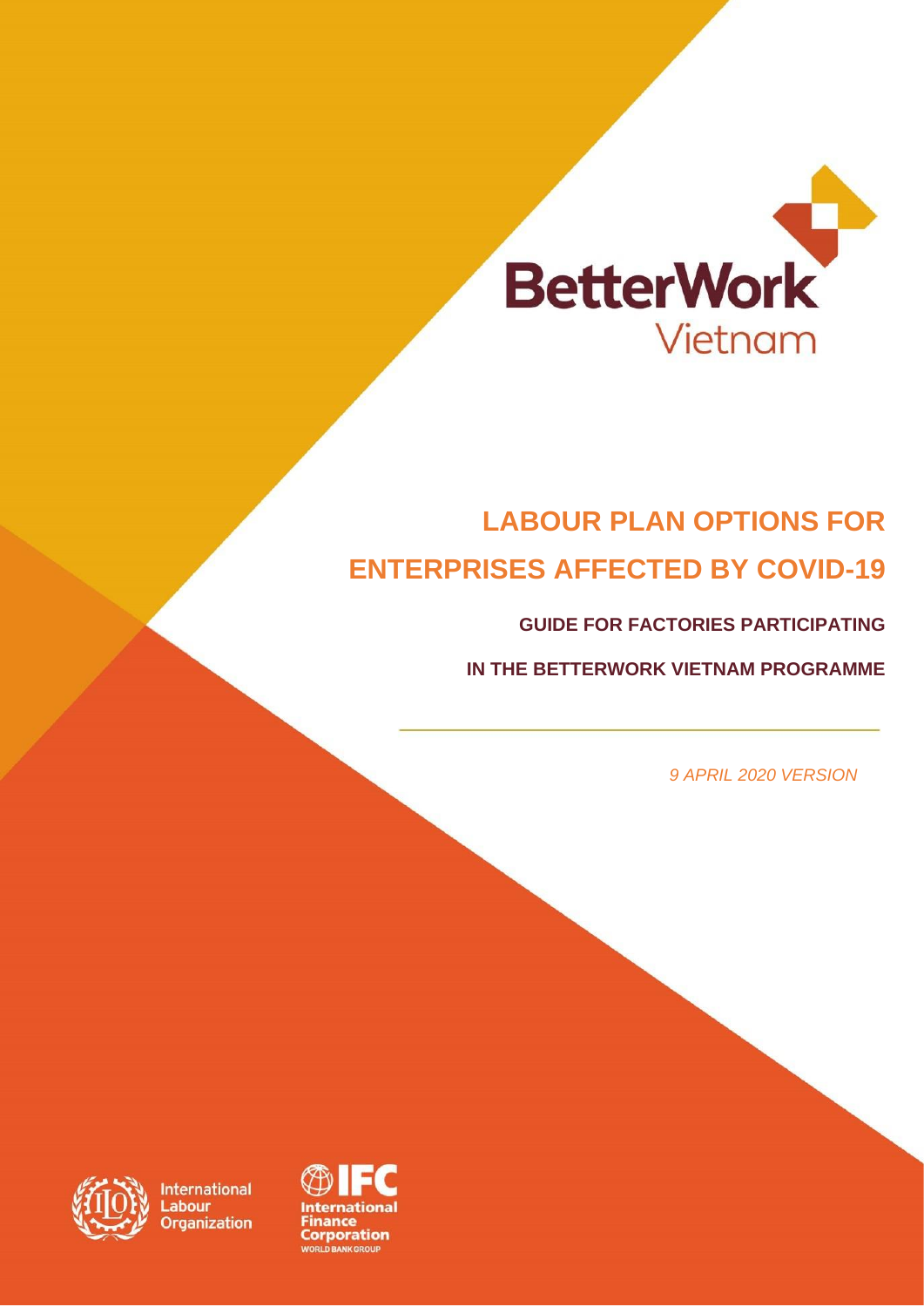# **TABLE OF CONTENTS**

<span id="page-1-0"></span>

| 4.5. TEMPORARY SUSPENSION OF LABOR CONTRACTS<br>. 7 |
|-----------------------------------------------------|
|                                                     |
|                                                     |
|                                                     |
|                                                     |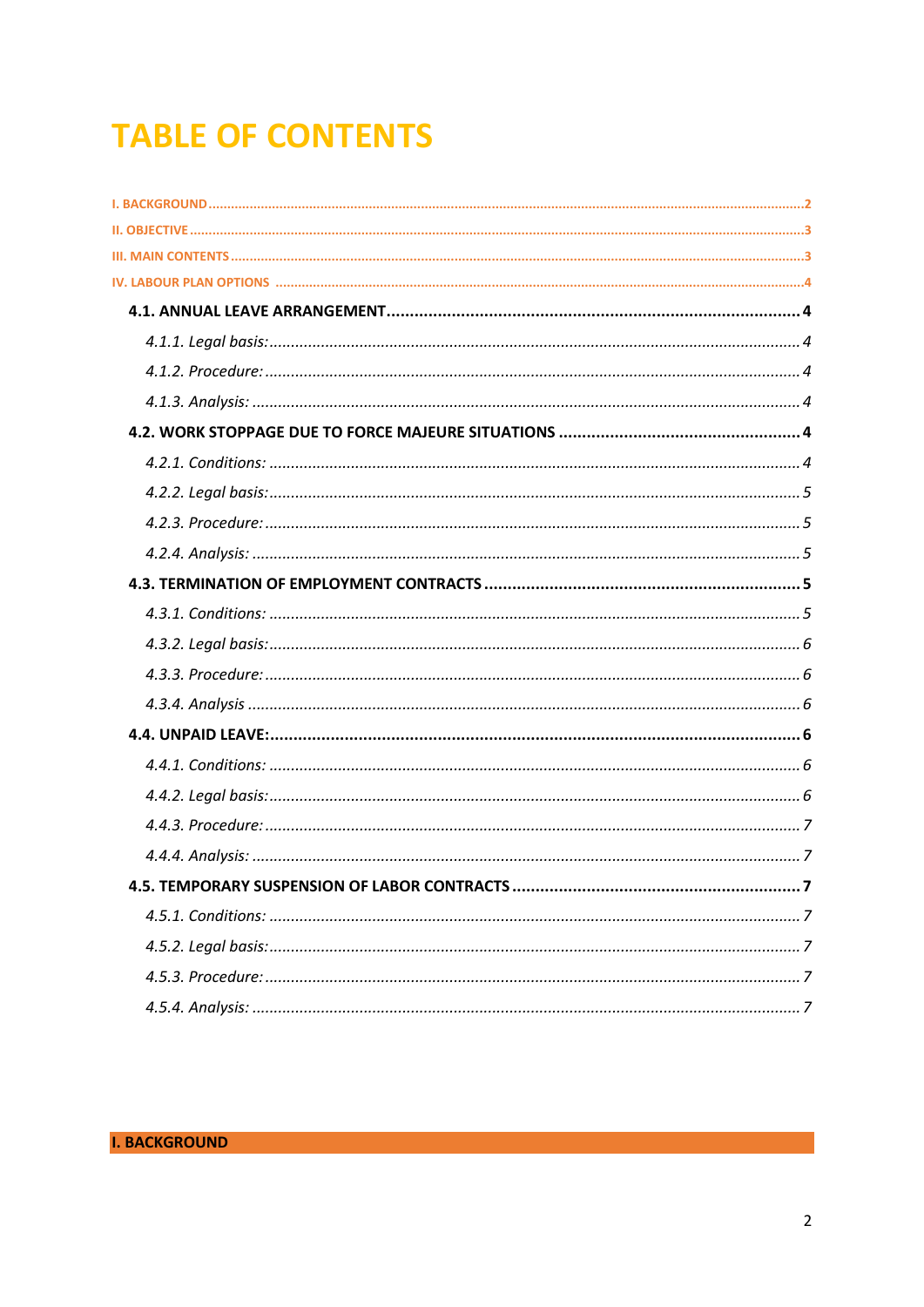COVID-19 has spread worldwide and was declared a pandemic by the World Health Organization (WHO) on 11 March 2020. Strict measures are in place to contain the epidemic, which have caused disruption in global supply chains.

The garment and footwear industriesin Vietnam are labour-intensive, and directly connected to global manufacturing networks. Raw materials and accessories are imported from China and South Korea and finished products are shipped to European and U.S markets. From January – mid March 2020 many enterprises faced delayed imports from China and South Korea, and since mid March 2020 European and U.S brands report struggling with customs clearance and export-import procedures. The greatest risk now however is posed by a decrease in demand resulting in shrinking business operations and layoffs.

This Guide has been developed by Better Work Vietnam, in consultation with the Labour Inspectorate of the Ministry of Labour, Invalids and Social Affairs, to support garment and footwear enterprises who are forced to shrink production due to COVID-19.

## <span id="page-2-0"></span>**II. OBJECTIVES**

The objective of this Guide is not to suggest or recommend employers and workers to follow any specific option or a combination of options, but to adequately inform employers and workers about:

- Labour plan options as regulated by Vietnam law.
- Advantages and disadvantages of each option, for workers and for employers
- How to enhance social dialogue and labour compliance while implementing the labour plan.

Employers and workers should negotiate and develop the most suitable labour plan to meet and support the interests of both sides.

#### <span id="page-2-1"></span>**III. MAIN CONTENTS**

#### **General principles:**

- 1. While there are common difficulties facing the garment and footwear industry, each enterprise has their own business conditions. The enterprise should analyse their business operations and identify the root causes of the problems they face e.g. lack of raw materials, delayed shipment, order cancellation, order concentration level, etc.. With this information the enterprise should proactively discuss with business partners and suppliers how to minimize the risk of business losses and layoffs.
- 2. If planning for reduced production or layoffs, the enterprise should consider factors such as; average regional wage levels, labour shortage levels, vocational skills, seniority, and workers' situation e.g. need to care for old parents or young children.
- 3. Plans should be discussed and negotiated (social dialogue is even more critical in a crisis) with a view to reaching consensus so workers are willing to come back to work when the crisis has passed. Workers should have access to information and fully understand how any changes affect their income and welfare.
- 4. The Human Resources (HR) Officer should consider the business culture and core values of the enterprise when implementing temporary policies, so as not to negatively affect sustainable enterprise development in the post crisis phase.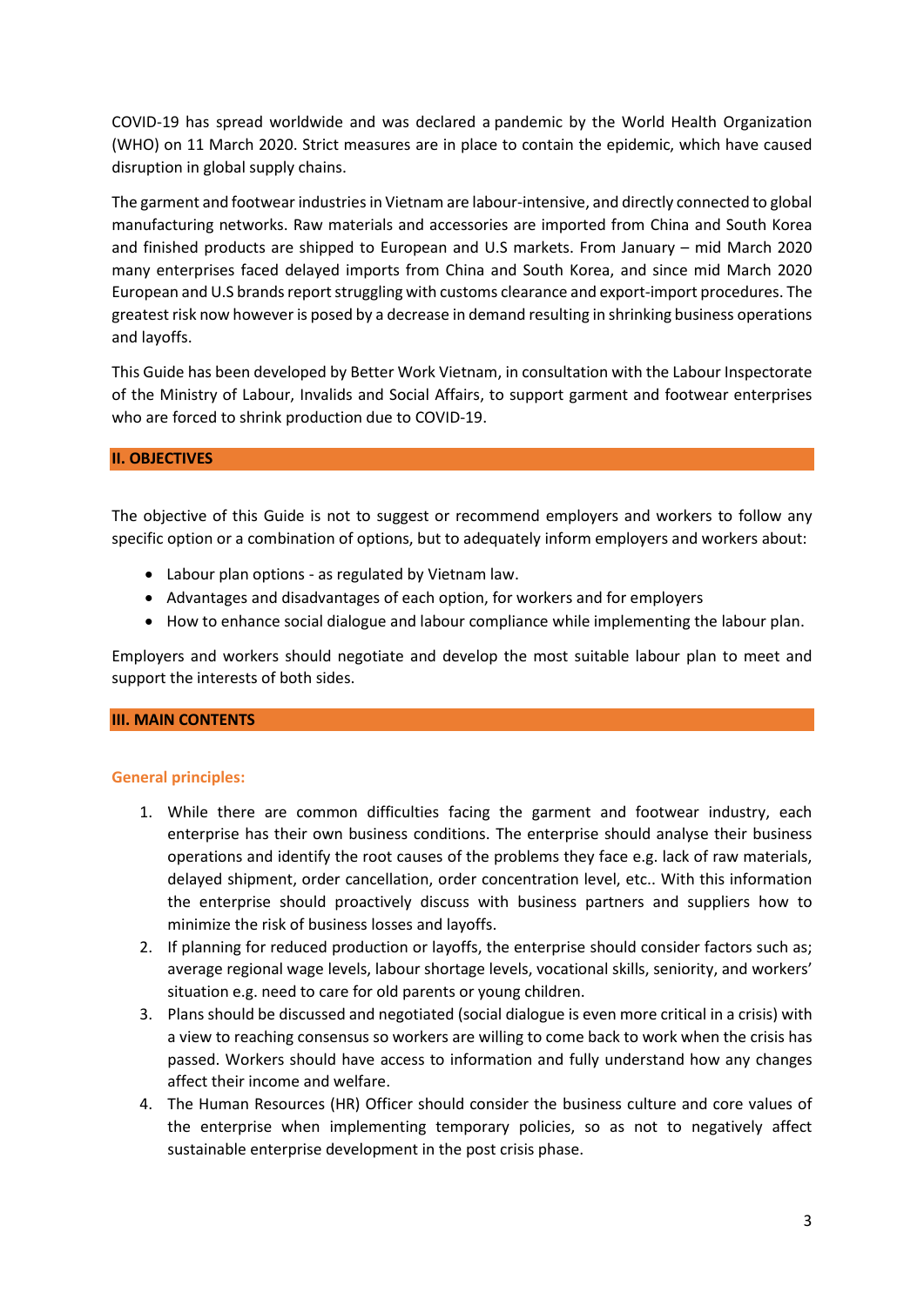- 5. The Vietnamese Government is planning to provide a stimulus package to support enterprises (with decreased production or layoffs caused by Covid-19) on social insurance, employment insurance, occupational employment insurance etc. Enterprises should seek the most up to date government information before implementing any changes.
- 6. According to Vietnam law, enterprises and workers can consider the following labour plan options. Each has advantages and disadvantages and provides benefits and responsibilies for the involved parties. Enterprises may apply one or a combination of options depending on the situation (e.g. the development of COVID 19, financial situation of the enterprise etc.).

## <span id="page-3-1"></span><span id="page-3-0"></span>**IV. LABOUR PLAN OPTIONS**

## **4.1. ANNUAL LEAVE ARRANGEMENT**

## <span id="page-3-2"></span>*4.1.1. Legal basis:*

- Article111, 114 of the Labour Code 2012;
- Clause 9, Article 1, Decree 148/2018/ND-CP

## <span id="page-3-3"></span>*4.1.2. Implementation procedure:*

- Factory to plan the annual leave schedule of workers.
- Consult with Trade Union.
- Inform workers before implementation.

## <span id="page-3-4"></span>*4.1.3. Analysis:*

## *a) For employers:*

- **Finance:** No extra cost this is a standard regular cost.
- **Production:** Provides a solution for short-term production (less than half a month)
- **Health:** Prevents workplace infection, especially during the high risk period.
- **Industrial Relations:** No need for agreement with workers. Factories can retain workers in the short term.

#### *b) For workers:*

- **Finance:** Provides income for daily living costs. However required to use their entire annual leave entitlement so if they want a day off later in the year they may have to request unpaid leave.
- **Employment:** Still employed, but short-term.
- **Health:** Safer for themselves and family members.
- **Social insurance:** Remain covered by social and health insurance even in case of sickness (75% of paid salary), including maternity leave.

This does not, on its own offer a complete solution to address the requirements and need of both enterprises and workers in the current complex situation. It is possible for enterprises and workers to combine this with options 2,3,4 and/or 5 to ensure that workers are able to get income and social insurance longer term (i.e. beyond 14 days).

#### <span id="page-3-5"></span>**4.2. WORK STOPPAGE DUE TO FORCE MAJEURE**

## <span id="page-3-6"></span>*4.2.1. Applying conditions:*

- Factories can apply a work stoppage due to force majeure if, as a result of infectious disease, they are forced to delay production which threatens worker layoffs due to a delay in delivery of raw materials/accessories, reduced orders or delayed delivery deadlines.
- Temporary closure of business, at the Government's request, for disease prevention and control.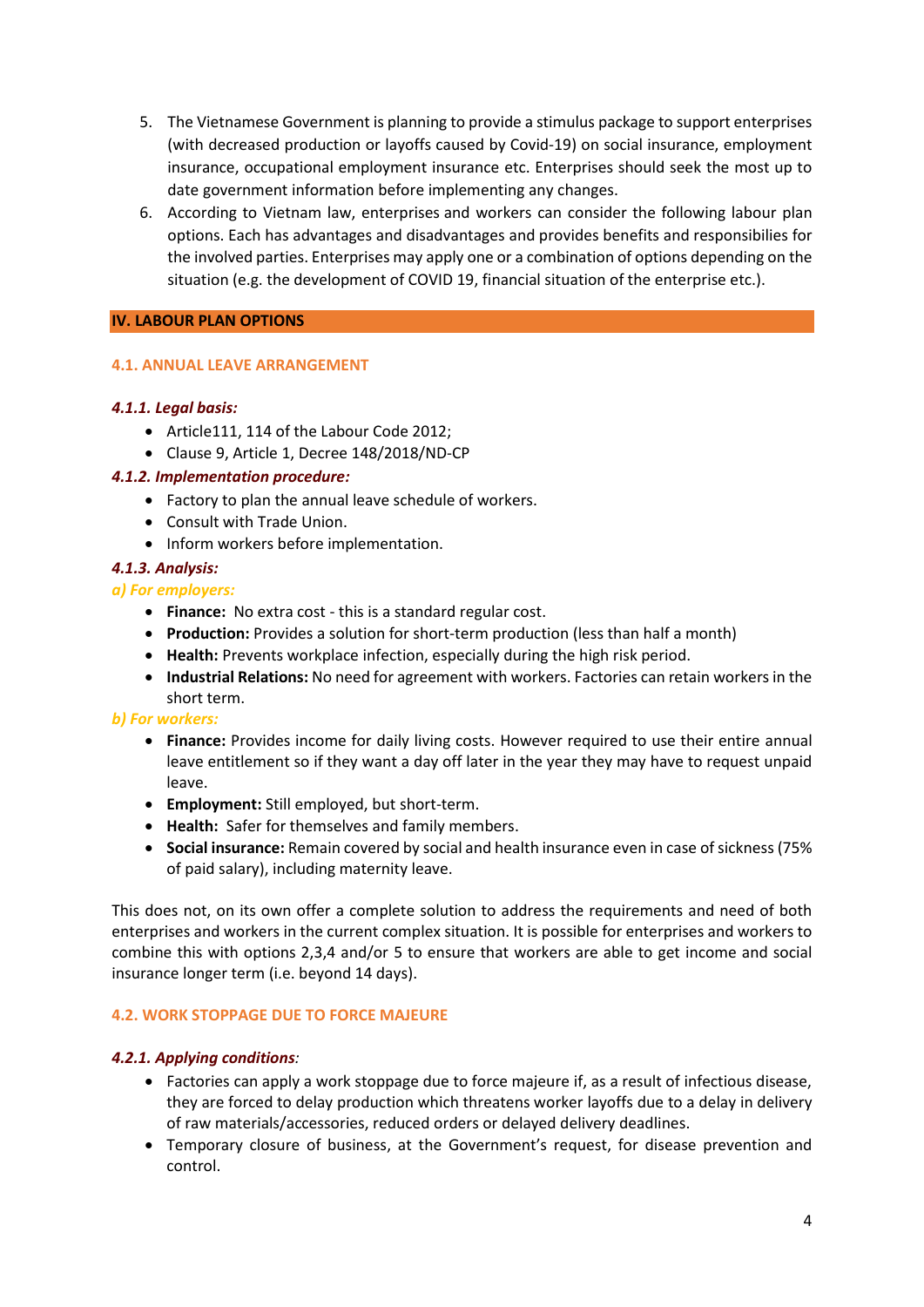• Where workers are requested by the Government to stay at home or at concentration quarantine sites.

## <span id="page-4-0"></span>*4.2.2. Legal basis:*

- Article 98, Labor Code 2012
- Clause 3, Article 13, Decree 95/2013/ND-CP, Decree 88/2015/ND-CP, Decree 28/2020/ND-CP effective from Apr. 15, 2020.
- Article 30 Circular 59/2015/TT-BLDTBXH

## <span id="page-4-1"></span>*4.2.3. Implementation procedure:*

- Employers discuss with Trade Union Executive Committee and publish work stoppage decision.
- Employers negotiate the payment for work stoppage with each worker. The negotiated payment is not less than the legal regional minimum wage.

## <span id="page-4-2"></span>*4.2.4. Analysis:*

## *a) For employers:*

- **Finance:** Must pay workers' wages and social insurance at the work stoppage payment rate (not less than the legal regional minimum wage).
- **Production**: Addresses the need to delay production. The period of application depends on the duration that the business is affected due to the force majeure situation and the financial capacity of the enterprise.
- **Health:** Workers do not have to go to work, reducing health risks.
- **Industrial relations:** Have to negotiate stoppage payment rates with workers. Factories can maintain the labour force during the period of the work stoppage.

#### *b) For workers:*

- **Finance:** Still paid but at a lower rate. Income may be lower than the legal minimum wage as they still have to pay social insurance contributions. Can negotiate with the employer on allowances and bonus during the work stoppage period.
- **Employment:** Still employed but only short-term depending on employer's financial capacity.
- **Health:** Safer for themselves and family members.
- **Social insurance:** Entitled to Social Insurance, including: health insurance, sick leave payment (equivalent to 75% of preceding 6 months' salary) when under medical treatment and maternity leave.

#### <span id="page-4-3"></span>**4.3. TERMINATION OF EMPLOYMENT CONTRACTS**

#### <span id="page-4-4"></span>*4.3.1. Applying conditions:*

- Employers have the right to terminate employment in case of infectious disease where the employer has made every effort to overcome difficulties but is nevertheless compelled to make cuts in production and workforce.
- In case of unilaterally terminating the employment contract, employers have to provide workers advance notice of termination (Clause 2, Article 38, Labor Code) and pay workers severance allowance in accordance with the job-loss allowance (guided in Clause 3, Article 13, Decree 05/2015/ND-CP).
- In case the infectious disease causes economic recession, which leads to the termination of more than 1 worker, employers are responsible for developing a labour ultilization plan. In case employers fail to maintain employment for workers and have to terminate the employment, they have to pay workers job-loss allowance (in accordance with Article 44 of the LAbour Code, and guided by Article 14 of Decree 05/2015/ND-CP).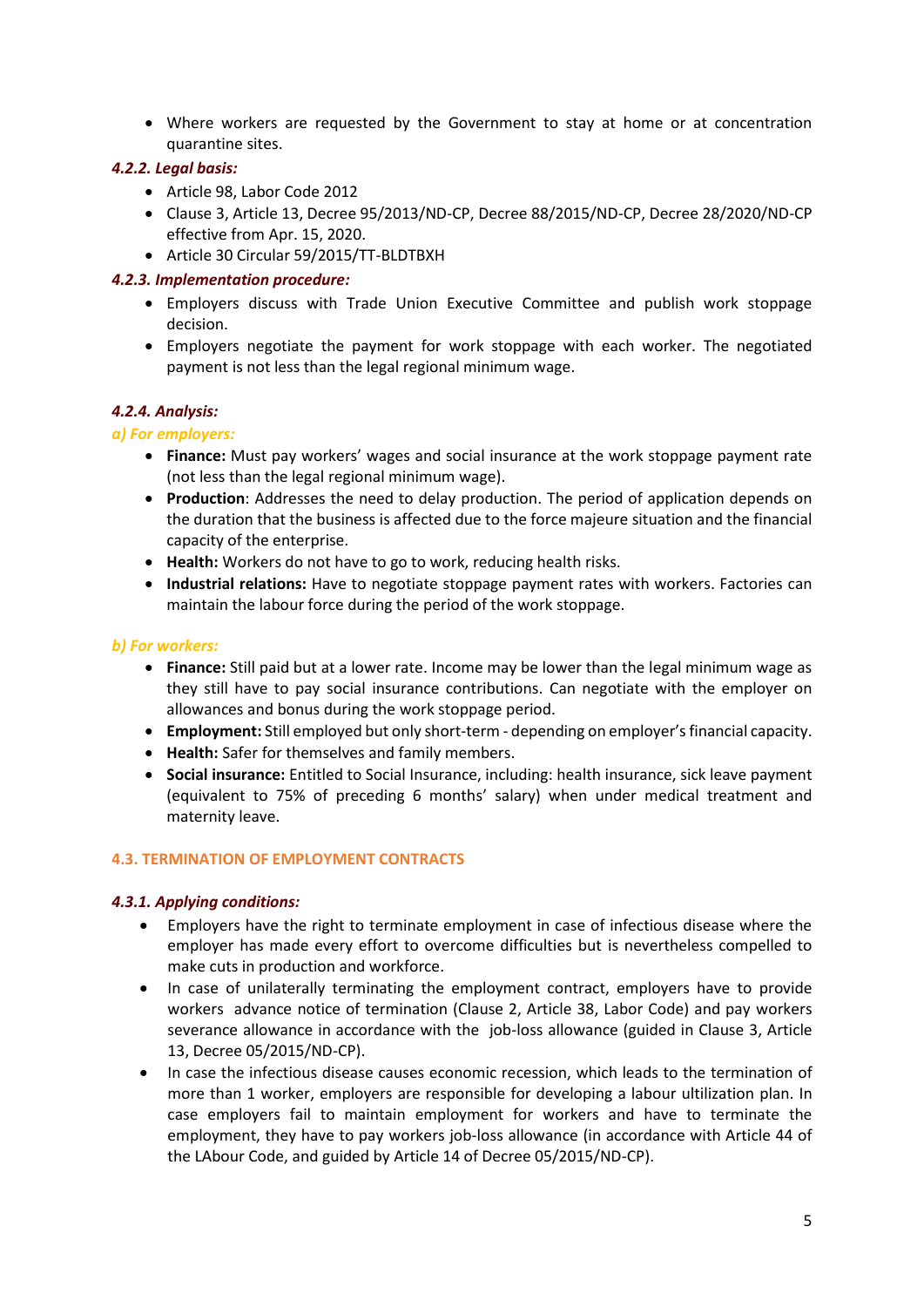## <span id="page-5-0"></span>*4.3.2. Legal basis:*

- Article 44, 46, 49 Labor Code 2012
- Article 13, 14 Decree 05/2015/NDCP, Clause 4, Article 1, Decree148/2018/ND-CP (job-loss allowance)
- Article 46, 49 (conditions for unemployment insurance), Article 50 (calculation, qualifying working time for unemployment insurance); Article 51, Law on Employment 2013 (health insurance under the period of receiving unemployment insurance)

#### <span id="page-5-1"></span>*4.3.3. Implementation procedure:*

- Employers, based on the above legal basis provide workers prior notice about the employment termination.
- In case of terminating more than 1 worker, employers have to consult with the Trade Union Executive Committee and develop a labour utilization plan and submit it to the local Management Authority before implementation.

## <span id="page-5-2"></span>*4.3.4. Analysis*

#### *a) For employers:*

- **Finance**: Do not have to cover employment related costs during the work stoppage but have to pay workers job-loss allowance (for the periods not covered by unemployment insurance) and cost of future recruitment and training.
- **Production:** Addresses the need to reduce workforce due to downsizing production. Can affect production schedule when orders resume/are stable again, due to need to recruit and train workers.
- **Health**: Ensures the safety of workers remaining at the workplace.
- **Industrial Relations**: Need to provide workers prior notice. Lose experienced and skilled workers. However to attract skilled workers and reduce training costs employers can negotiate (when production resumes/recovers) to recruit the same workers back on the same benefits as at the time of employment termination.

#### *b) For workers:*

**Finance**: Receive salary during the notice period as well as payment for unused annual leave, serverance/job-loss allowance (if eligible), and unemployment insurance (during the eligible period). Those who have worked less than 12 months for the factory at the time of termination are not eligible for unemployment insurance and severance/job-loss allowance.

- **Employment**: Continue to work during the notice period. Employment is not maintained (and not easy to apply for new jobs during the crisis); however, workers can negotiate with the employer to return when required.
- **Health**: Still have to work during the notice period but not thereafter.
- **Social insurance**: Still entitled to health insurance when receiving unemployment insurance.

#### <span id="page-5-3"></span>**4.4. UNPAID LEAVE:**

#### <span id="page-5-4"></span>*4.4.1. Applying conditions:*

• Have to reach mutual agreement between 2 parties.

#### <span id="page-5-5"></span>*4.4.2. Legal basis:*

- Article 116 Labor Code 2012;
- Clause 3 Article 13, Decree 95/2013/ND-CP, Decree 88/2015/ND-CP, Decree 28/2020/NĐ-CP effective from Apr.15, 2020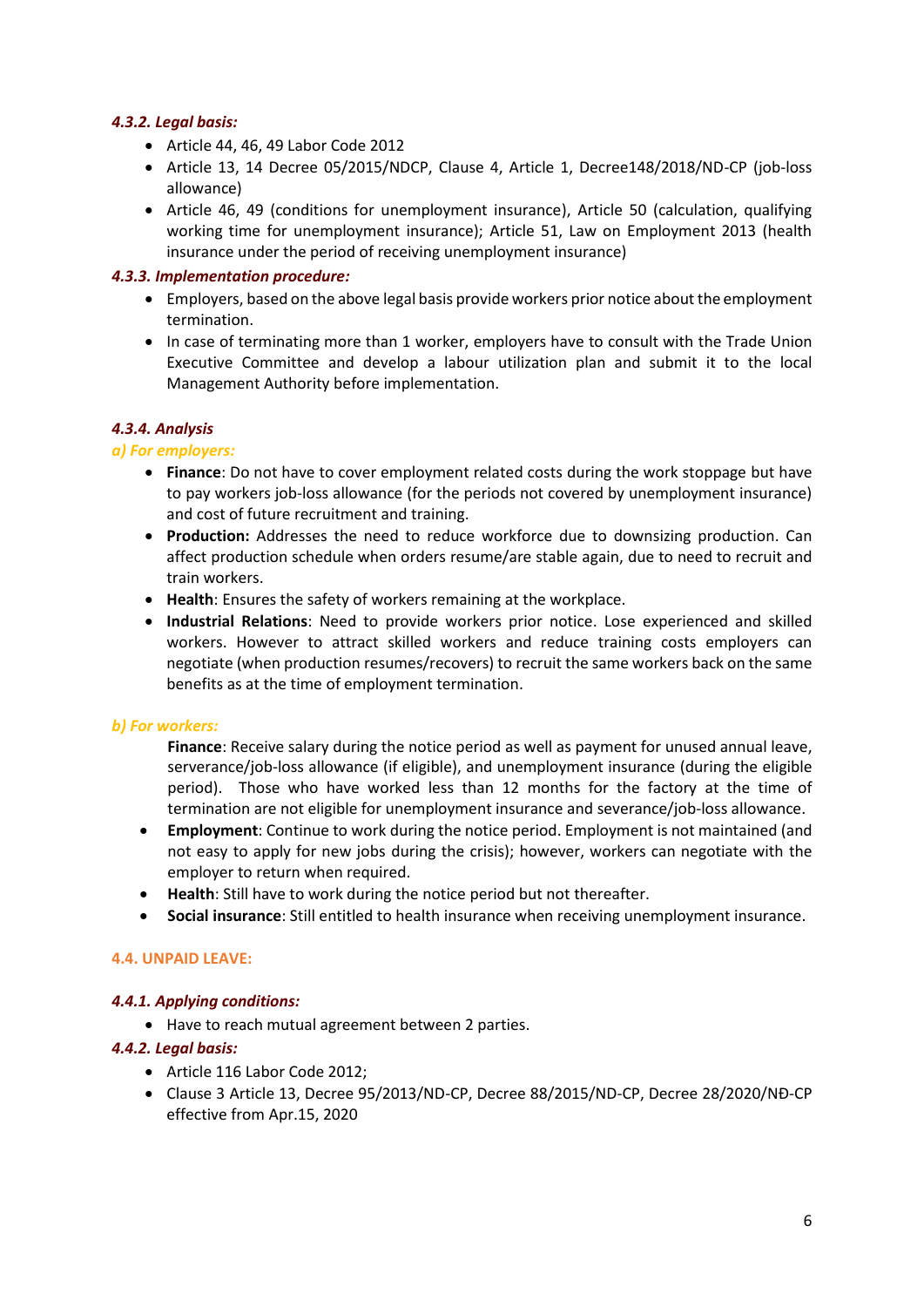#### <span id="page-6-0"></span>*4.4.3. Implementation procedure:*

• If the worker requests unpaid leave, employer discusses and reaches a mutual agreement (with each requesting employee) for implementation. (Note: The Trade Union Executive Committee cannot represent workers to negotiate this term.)

## <span id="page-6-1"></span>*4.4.4. Analysis:*

## *a) To employers:*

- **Finance:** Employers do not have to pay workers wages and social insurance if the total unpaid leave is more than 14 days in a month. If an employer fails to reach a mutual agreement with workers but still implements this, they shall be subject to a penalty due to not paying work stoppage following Clause 3, Article 13, Decree 95/2013/NĐ-CP, adjusted by Clause 10, Article 1 Decree 88/2015/NĐ-CP (replaced by Article 16 Decree 28/2020/NĐ-CP effective from Apr.15, 2020).
- **Production:** Addresses the need to extend production plan and does not have a time limit.
- **Health**: Workers do not have to go to work, reducing health risks.
- **Industrial relations:** In theory employers retain their labour force, however workers may no longer wish to maintain their employment with the enterprise.

## *b) For workers:*

- **Finance**: No income while on unpaid leave.
- **Employment**: Jobs are secure.
- **Health:** Safer for themselves and family members.
- **Social insurance**: Not covered by Social and Health Insurance (for sickness or maternity) if their total unpaid leave is more than 14 days in a month. However, workers can negotiate with their employer to combine unpaid leave with work, work stoppage leave or annual leave so that their total unpaid leave days in a month are less than 14 days, in which case workers are eligible for social insurance (with entitlements related to sickness and maternity leave).

#### <span id="page-6-2"></span>**4.5. TEMPORARY SUSPENSION OF LABOR CONTRACTS**

#### <span id="page-6-3"></span>*4.5.1. Applying conditions:*

• Have to reach mutual agreement between 2 parties.

## <span id="page-6-4"></span>*4.5.2. Legal basis:*

- Article 32, 33 Labor Code 2012
- Clause 7 Article 42 Decision 595/2017/QD-BHXH
- Decree 95/2013/ND-CP; Decree 88/2015/NĐ-CP; replaced by Decree 28/2020/ND-CP effective from Apr.15, 2020

#### <span id="page-6-5"></span>*4.5.3. Implementation procedure:*

• Employers discuss and reach a mutual agreement with every employee for implementation.

## <span id="page-6-6"></span>*4.5.4. Analysis:*

## *a) For employers:*

- **Finance**: Employers do not have to pay workers salary or social insurance. If employers fail to reach a mutual agreement with workers but still implement this, they shall be subject to a penalty due to not paying work stoppage following Clause 3, Article 13, Decree 95/2013/ND-CP, adjusted by Clause 10, Article 1 Decree 88/2015/ND-CP (replaced by Article 16 Decree 28/2020/ND-CP effective from Apr. 15, 2020)
- **Production:** Addresses the need to extend production plan and does not have a time limit.
- **Health:** Workers do not have to go to work, reducing health risks.
- **Industrial relations:** In theory employers retain their labour force, however workers may no longer wish to maintain their employment with the enterprise.